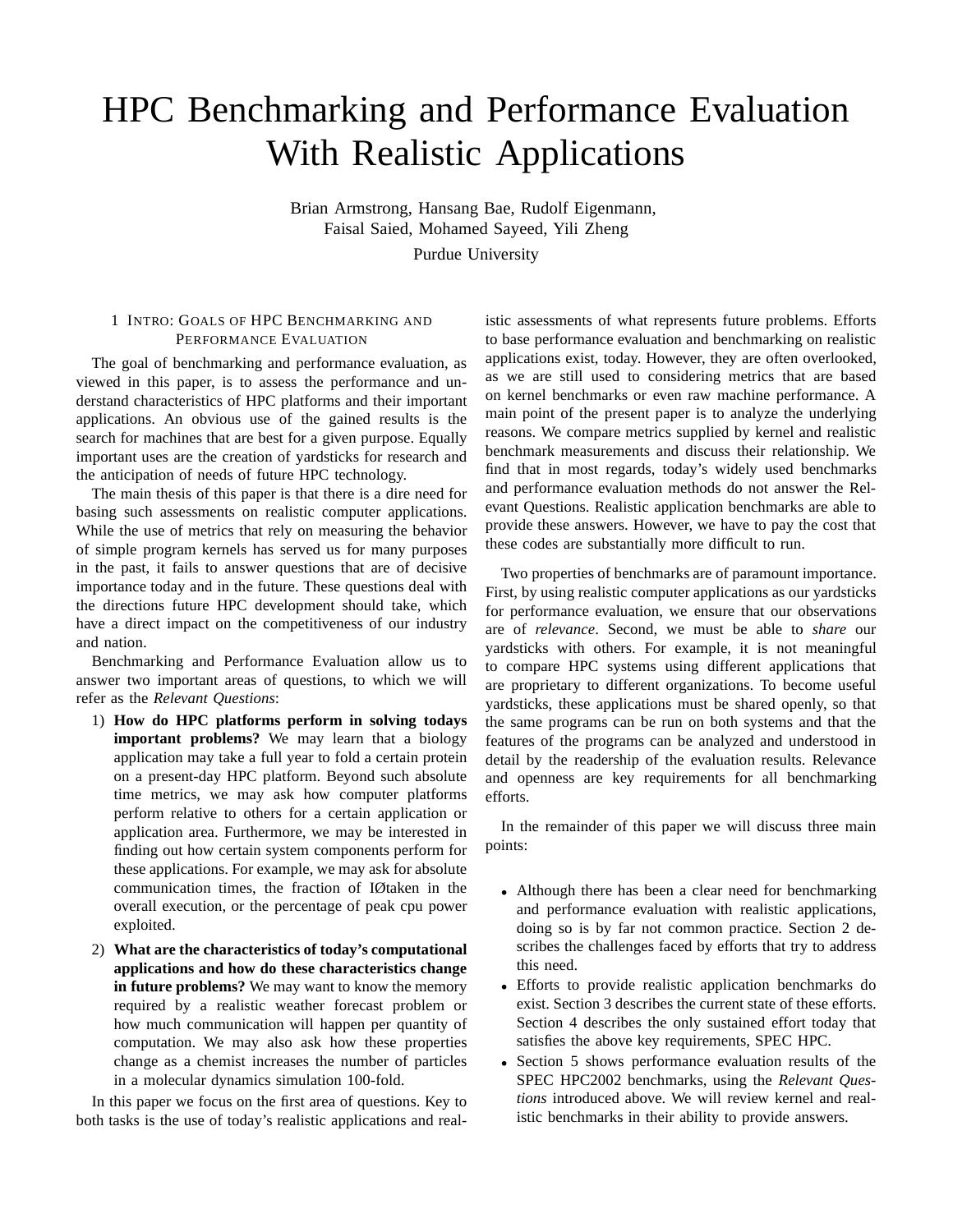## 2 CHALLENGES FOR HPC EVALUATION WITH REALISTIC APPLICATIONS

The need for performance evaluation and benchmarking with realistic applications has been widely acknowledged. Better yardsticks have been called for by communities ranging from customers of HPC systems to computer manufacturers to research funding agencies to scientific teams. This section tries to explain the stark contrast between the clear need and present practice.

## *2.1 Simple Benchmarks are Overly Easy to Run*

One of the greatest challenges for performance evaluation with realistic applications is the simplicity with which kernel benchmarks can be run. With a time investment of minutes to a few hours, one can generate a benchmark report that seemingly puts one's machine "on the map". The simplicity of Kernel benchmarks may overcome portability issues – no changes to the source code is necessary to port and optimize it to the new machine. The simplicity may also overcome software environment issues – the small code is unlikely to engage compiler optimizations that are not yet proven or to break programming tools that are available in a beta release. The simplicity may also overcome hardware issues – the kernel is unlikely to approach numerical instability, to which a new processor's floating point unit may be susceptible.

Unfortunately – for true HPC evaluation – these are the features that we *want* to impact the results. We do not want a machine to show up in the "Best 100" if it takes major code restructuring to port a real application, if porting such an application requires major additional debugging, if the tools and compilers are not yet mature, or if the hardware is still unstable.

Similar to kernel benchmarks, specialized benchmarks have been created for a large number of metrics. There are test suites for message-counting in MPI applications, measuring memory bandwidth of SMP platforms, gauging fork-join overheads of OpenMP implementations, and many more. The SPEC benchmarking organization (www.spec.org) alone distributes twelve major benchmark suites, today. Like kernel benchmarks, these diverse suites have an essential role, as they help us understand a specific aspect of a system in some depth. When it comes to understanding the behavior of a system as a whole, these detailed measures are not adequate, however. Even if there were a specific benchmark measuring each and every aspect of a system, there is no formula that helps us combine the diverse numbers into an overall system metric. For understanding overall behavior and for quantifying the contribution of a specific component to the whole system, we must consider the overall performance of a realistic application.

## *2.2 Realistic Benchmarks Cannot be Abstracted from Real Applications*

A possible approach towards benchmarking with more realistic applications may be to extract important excerpts from real codes. In doing so, we want to preserve the features that are relevant, while omitting the unnecessary. Unfortunately, in

this process, we are making decisions of what are the less important parts of an application, and these decisions may be wrong. For example, we may find a loop that executes 100 computationally near-identical iterations and reduce it to just a few iterations. However, this abstraction might render the code useless for evaluating adaptive compiler techniques; the repetitive behavior can be critical for the adaptive algorithm to converge on the best optimization technique. Similarly, data down-sizing techniques [1] may ensure that a smaller problem's cache behavior remains the same. However, the code would be useless for answering the question of what the memory footprint of the realistic problem would be.

The difficulty of defining scaled-down benchmarks is also shown by the many criteria for benchmark selection that have been suggested in past efforts to define new evaluation suites. It has been suggested that such codes be selected so they contain a balance of various degrees of parallelism, they should be scalable, simple yet reflective of real-world problems, they should use a large memory footprint and a large working set, they should be executable on a large number of processors, exhibit a variety of cache hit ratios, flops per cache miss, message densities, I/O activities, and they should be amenable to a variety of programming models, including shared-memory machines and clusters. Last but not least, benchmark codes should represent a balanced set of computer applications from diverse fields.

It is obvious that these demands cannot all be satisfied. In fact, some of them are directly contradictory. Furthermore, selecting our yardsticks by such criteria would dismiss the fact that we want to *learn* about these properties from real applications. For example, we want to learn how scalable a real application is, rather than selecting a scalable one in the first place. Similarly, if the realistic data sets of an application do not have large memory footprints, then this is an important result of our evaluation. Inflating input data parameters to fill some memory footprint benchmark selection criterion would not be meaningful.

We stipulate that the only realistic yardsticks for overall system performance are full, real applications. We need to face the challenge of using them in our evaluation efforts. Techniques need to be developed that measure, within the realistic problem and execution, the quantities that we wish to observe. For example, a computer architect may "sample" the execution of a full-size problem, by periodically turning on a simulator for detailed analyses.

# *2.3 Today's Realistic Applications May Not be Tomorrows Applications*

Large, realistic codes tend to be "legacy codes" with programming practices that do not reflect tomorrow's software engineering principles and algorithms. For evaluating future machines, we need tomorrow's applications.

This is perhaps the strongest argument against using today's realistic applications for determining HPC needs of the future. However, when asking what these future applications should include, the answer is not forthcoming. Should we use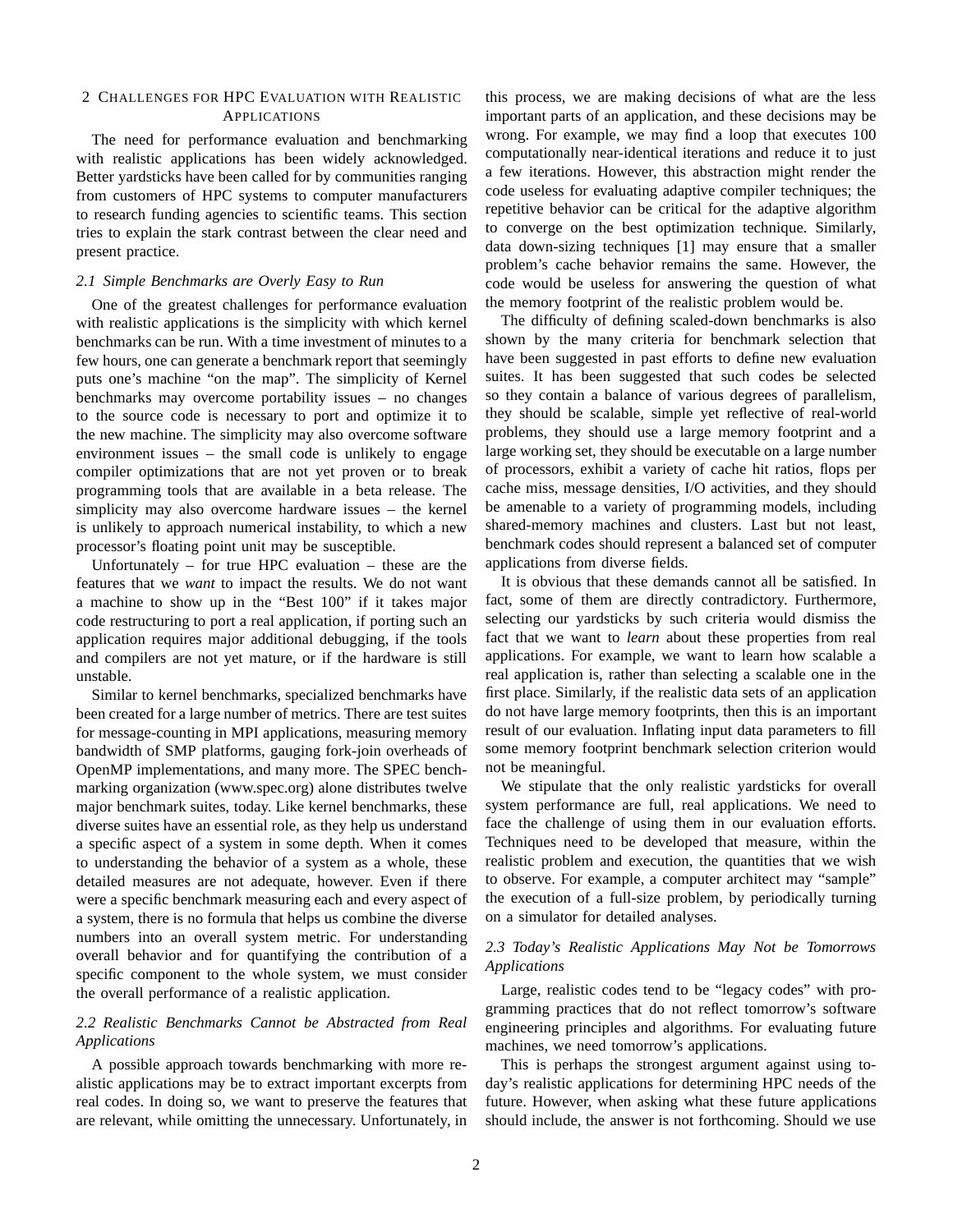selection criteria such as the ones discussed in Section 2.2? Are we sure that the best of today's algorithms and software engineering principles will find themselves in tomorrow's applications? If we choose that path and miss, we risk losing on two fronts: abandoning today's established practices and erring in what tomorrow's technology will be.

It has been argued that the best predictor of tomorrow is today's established practice. Using current, real applications combined with a continuous benchmark update process may be our best option. The update process could be similar to the one used in the SPEC benchmarking organization, where the selection of the next benchmark suite begins immediately after the latest release.

#### *2.4 Benchmarking is not Eligible for Research Funding*

Performance evaluation and benchmarking projects are long-term infrastructure efforts. Performance data needs to be gathered and kept for many years<sup>1</sup>. Furthermore, this task does not easily include advanced performance modeling topics, as would be of interest for scientific research in this area. The authors of this paper have been involved in a number of benchmarking projects sponsored by academic funding agencies, all of which lacked continuity.

Establishing programs to create such community services at funding agencies may be possible, and this paper may help motivate such initiatives. One alternative is a combined academic/industrial effort, such as SPEC's High-Performance Group (HPG). In this group, both industrial benchmarking needs and academic interests joined forces to develop suites of realistic high-performance computing applications. To the authors' knowledge, SPEC HPG is the only current and sustained effort at performance evaluation, satisfying the criteria of relevance and open sharing. We will describe the effort further in this paper.

#### *2.5 Maintaining Benchmarking Efforts is Costly*

Maintaining a performance evaluation and benchmarking effort entails collecting test applications, ensuring portability, developing self-validation procedures, defining benchmark workloads, creating benchmark run and result submission rules, organizing result review committees, disseminating the suite maintaining result publication sites, and even protecting evaluation metrics from misuse. As explained above, this process needs to re-start periodically – say, every 3–5 years. Dealing with realistic, large-scale applications further necessitates providing assistance to benchmark users and nurturing the involvement of domain experts in the respective application areas.

The high cost of these tasks is obvious. Many benchmarking efforts have covered their costs through initial research grants or volunteer efforts – the support typically covered the first round of benchmark definitions, but failed to sustain subsequent steps or result publication sites. Important representatives of efforts that aimed at real applications were

<sup>1</sup>The 15 year old perfect-benchmarks@csrd.uiuc.edu mailinglist still receives occasional queries

the Perfect Benchmarks [2] and the ParkBench [3] collection, described more thoroughly in Section 3. The NAS parallel benchmarks [4] represent a notable intermediate step. They are a collection of core algorithms extracted from real applications in computational fluid dynamics.

The SPEC organization is the only organization that has maintained full, continuously updating benchmarking efforts. SPEC funding comes primarily from the involved industrial membership, plus a comparably small fee for the actual benchmark suites. SPEC is perhaps best known for its CPU benchmarking suites, which update every 4-6 years (SPEC CPU95, SPEC CPU2000, SPEC CPU2006 – in preparation). SPEC's HPC suite has a longer update cycle (SPEC HPC96, SPEC CPU 2002). As SPEC HPC is the only sustained HPC evaluation effort today, we will use it as the main reference point, in this paper.

## *2.6 Proprietary Full-Application Benchmarks Cannot Serve as Yardsticks*

It has been argued that, if realistic benchmarks are to be used, they must be the exact applications that will run on the target system of interest to the reader. Many such applications are proprietary. The use of proprietary applications for the evaluation of computer systems is in direct conflict with our criterion for open sharing of yardsticks. Clearly, for the prospective customer of a computer system, their own applications seem the best choice for testing the desired functionality of a system. If multiple vendors commit to running these applications in a way that can be compared fairly, this may be best for the customer. However, as the applications are proprietary, the generated performance claims can neither be verified nor scrutinized by the scientific community or the public. Hence their significance outside the customer-vendor relationship is small.

It is worth noting that, even to the above customers, public benchmarks may be of higher value. As described in Section 2.5, generating fair benchmark results is very costly. During a procurement phase, vendors are under high pressure to produce good results in a very short period of time, often competing internally for machine resources that can be used for benchmarking purposes. Unless the customers supervise this process very closely and with significant expertise, they may not obtain results that can be compared in a fair manner. Without any deceptive intentions on the vendor side, the lack of an extremely clear evaluation methodology often allows shortcuts and "optimizations" to be taken that may differ significantly between the involved evaluation groups. By contrast, when using established, public full-application benchmark results, although these applications may not contain computational patterns identical to the customer's codes, the consistency and time-to-availability of the performance numbers may outweigh this drawback.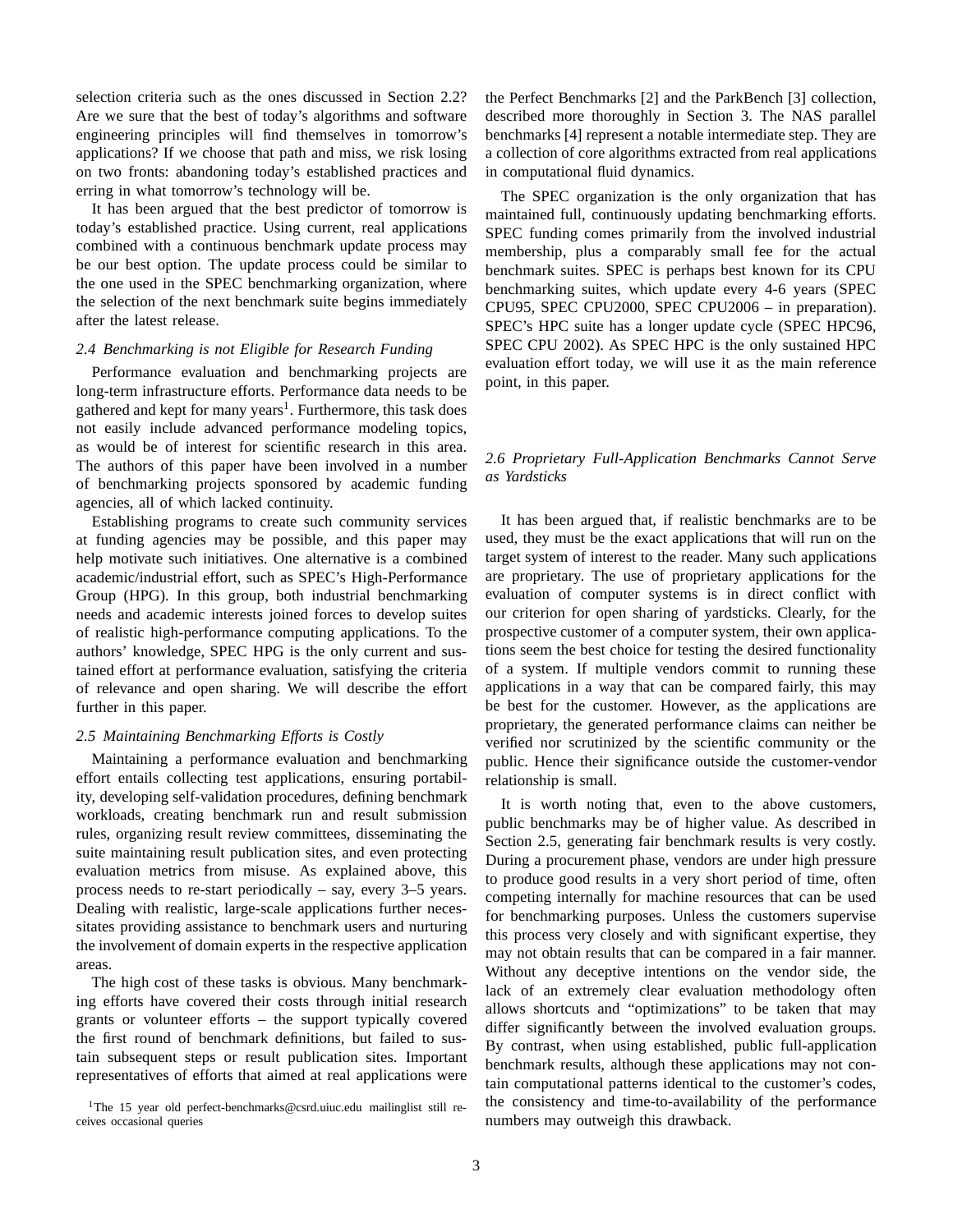### 3 STATE OF THE ART OF BENCHMARKING WITH REALISTIC APPLICATIONS.

Performance evaluation efforts with real applications have begun to emerge in 1988 with the Perfect Benchmarks [2], [5]. This set of scientific and engineering applications was created with the intent to replace kernel-type benchmarks and the commonly used peak-performance numbers. The Perfect benchmarks were a significant step in the direction of application-level benchmarking. Perhaps more important than their use for overall machine benchmarking was the presence in the research community for evaluating new software and hardware techniques and components. The Perfect Benchmarks introduced a methodology of *performance diaries,* which recorded program modifications and the performance improvements they led to. The Perfect codes continue to be distributed to the research community for current performance evaluation efforts. The Perfect Benchmarks effort was funded by research grants. The "Perfect 2" effort was unable to obtain continued funding and did not result in the dissemination of a new suite. The original Perfect Benchmarks are small compared to today's realistic applications (the largest included some 20,000 lines of Fortran 77) and their data sets execute in the order of seconds on today's machines. No result web site is available for the Perfect Benchmarks.

Similar to the Perfect Benchmarks, the ParkBench [3] effort was created with initial research funding, but did not update its initial suites in response to newer generations of HPC systems. The effort was very ambitious in its goal of delivering a set of benchmarks that range from kernels to full applications. The largest, full-application suite was never created, however.

The Standard Performance Evaluation Corporation (SPEC) was also founded in 1988. SPEC is largely vendor-based, although the organization includes a range of academic affiliates. Initially, SPEC focused on benchmarking uniprocessor machines and, in this area, has become the leader in providing performance numbers to workstation customers. SPEC suites have also increasingly been used by the research community for evaluating the performance of new architecture concepts and software prototypes. Today, SPEC offers a large number of benchmarks that evaluate workstations, graphics capabilities, and high-performance systems. Most notably for HPC evaluation, in 1994, SPEC's High-Performance Group was formed, out of an initiative to merge the expertise in high-performance computer evaluation of the Perfect Benchmarks effort with SPEC's capability to sustain such efforts long-term. Since its foundation, this group has produced a number of benchmarks for HPC, including the HPC suite [6], [7], [8], the OMP suite (OpenMP applications) [9], [10], [11] and the MPI suite (MPI applications, under development). The SPEC HPC suite satisfies the criteria of relevance and open sharing, provides a result submission and review process, a result repository, and a continuous benchmark update process. The remaining sections of this paper will describe this suite in more detail.

A range of other attempts to provide HPC benchmarks have been made, over the past decade. A notable example is the Euroben [12] effort (www.euroben.nl). Also, the NAS [4] parallel benchmarks aim at HPC benchmarking with application codes. The suite includes several small codes derived from computational fluid dynamics applications, also referred to as the NAS kernels.

A notable, recent effort is the benchmarking project of DARPA's<sup>2</sup> High-Productivity Computing Systems (HPCS) [13] program. Currently, this effort has defined suites of kernel benchmarks and a number of synthetic compact applications. Also, the National Science Foundation's High Performance Computing System Acquisition program defines a set of benchmarks that include realistic applications satisfying the criteria of relevance and openness [14]. Currently, there is no associated effort to create and maintain a benchmark result repository that could be viewed by the public, however.

#### *3.1 Metrics for HPC Evaluation*

There is general agreement that overall performance must be evaluated using wallclock time measurements. One open and often controversial issue is how to combine such measurements for multiple benchmarks into one number. SPEC HPC's approach is to leave this decision up to the reader of the benchmark reports. That is, each code is reported separately. Other suites, such as SPEC CPU and SPEC OMP, report the geometric mean of the individual program performance results. Similarly, the TAP list, which ranks the SPEC HPC results (see Section 4.2) defines an aggregate performance metric.

Kernel benchmarks evaluate a wide variety of system components. Accordingly, the metrics vary widely. This is also true for metrics that characterize computational applications. Examples are working set sizes, hardware counter values (cache hit rates, instruction counts), and software metrics (code statistics, compiler results).

#### *3.2 Tools for Gathering Metrics*

Obtaining overall timing metrics is relatively straightforward. By contrast, tools for gathering detailed execution characteristics are often platform-specific. Therefore, it can be difficult to obtain the metrics of interest on a given platform; it is even more difficult to conduct comparative evaluations that gather a certain metric across a number of platforms. Among the tools we used in our projects are *mpiP, hpmcount* and *strace*. mpiP is a lightweight profiling library for MPI applications, that reports the percentage of time spent in MPI [15]. It includes the times used by each MPI function. IBM's Hardware Performance Monitor [16] suite includes a simplified interface, hpmcount, which summarizes data from selected hardware counters, and computes some useful derived metrics, such as instructions per cycle and flops per cycle. We measured I/O behavior by recording I/O system call activities, using the strace command; from this output we extracted statistics for file I/O using a script.

These tools are but a small sample of a large set of instruments available on the myriad of today's platforms. An

<sup>2</sup>Defense Advanced Research Project Agency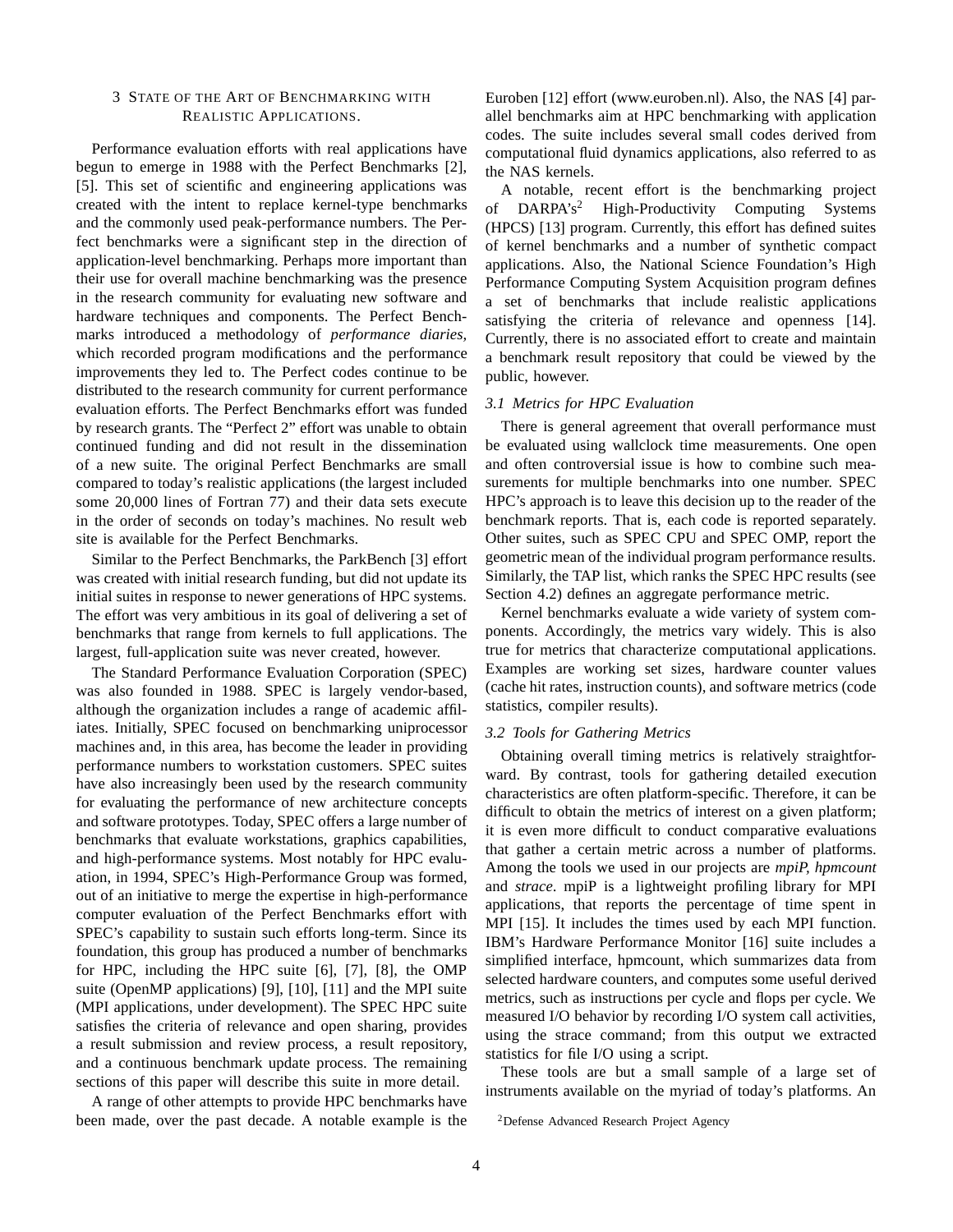important goal is to achieve uniformity. Tools and interfaces need to be developed that allow benchmarkers to gather relevant performance data consistently across the range of available platforms. Ideally, these tools will not just report volumes of performance counter results; they will be able to abstract these volumes, creating the end-metrics that are of interest to the reader.

## 4 SPEC HPC BENCHMARKS

This section describes the SPEC HPC benchmarks, which is the result of an ongoing effort to make available as a benchmark suite relevant and openly shared, full applications. The section also describes a project to use these benchmarks in a rank list of HPC platforms based on these applications.

#### *4.1 The SPEC HPC2002 suite*

The SPEC HPC benchmarks are based on computational applications that are in wide use and that can be openly distributed to the community. The codes are implemented using the MPI and OpenMP standards for parallel processing. The intended consumers of the benchmark results include endusers, system vendors, software vendors, and researchers.

The SPEC HPC2002 suite improves upon and replaces SPEC HPC96. It comprises three benchmarks. SPECseis, SPECchem, and SPECenv. Each code has a small- and a medium-sized data set (with increasingly larger sets under development).

*SPECseis:* is also known as *Seismic*. It is a suite of codes typical of seismic processing applications used in industry for the search of oil and gas. The code consists of four configurable application phases: data generation, stacking of data, time migration, and depth migration. The first phase generates synthetic seismic traces from a configuration of simple subsurface structures provided by the data set. Stacking of data is used to reduce the large volume of data that has to be processed by summing seismic traces that have a common midpoint between the source and receiver of the trace. Time and depth migration image the subsurface structures. Seismologists could then use the images to locate cavities where it is most likely to find an oil reservoir.

Two migration (imaging) techniques are included since both are prevalent in today's industry. Time migration transforms the traces into the Fourier domain and solves for the intersection of the wave f source to the point of reflection and the wave from the point of reflection to the receiver. On the other hand, depth migration uses a finite difference scheme to propagate waves down in depth. Time migration is significantly faster than depth migration but assumes that velocity is horizontally static whereas depth migration accounts for laterally varying velocity, and can therefore handle surfaces at grades as steep as 45 degrees.

SPECseis includes approximately 25,000 lines of Fortran and C code. It can run in OpenMP or MPI mode.

*SPECchem:* is also known as *GAMESS*. This code is often used to exhibit performance of high-performance systems among computer vendors. Portions of GAMESS codes date back to 1984. It comes with many built-in functionalities, such as various field molecular wave-functions, certain energy corrections for some of the wave-functions, and simulation of several different phenomena. Depending on what wavefunctions are chosen, GAMESS has the option to output energy gradients of these functions, find saddle points of the potential energy, compute the vibrational frequencies and IR intensities, and more.

GAMESS can compute SCF wavefunctions using methods ranging from RHF, ROHF, UHF, GVB, and MCSCF. Correlation corrections to these SCF wavefunctions include Configuration Interaction, second order Perturbation Theory, and Coupled-Cluster approaches, as well as the Density Functional Theory approximation. Nuclear gradients are available, for automatic geometry optimization, transition state searches, or reaction path following. Computation of the energy hessian permits prediction of vibrational frequencies, with IR or Raman intensities. Solvent effects may be modeled by the discrete Effective Fragment Potentials, or continuum models such as the Polarizable Continuum Model. Numerous relativistic computations are available, including third order Douglas-Kroll scalar corrections, and various spin-orbit coupling options. The Fragment Molecular Orbital method permits use of many of these sophisticated treatments to be used on very large systems, by dividing the computation into small fragments.

SPECchem includes 120,000 lines of Fortran and C code. It can run in OpenMP, MPI or mixed MPIOpenMP mode (hybrid).

*SPECenv:* which is also known as WRF, is developed within the Weather Research and Forecasting Modeling System development project. It is a next-generation mesocale numerical weather prediction system designed to serve both operational forecasting and atmospheric research needs. The project is being undertaken by several agencies. Members of the WRF Scientific Board include representatives from EPA, FAA, NASA, NCAR, NOAA, NRL, USAF and several universities. SPEC HPG integrated version 1.2.1 of the WRF weather model into the SPEC tools for building, running and verifying results. This means that the benchmark runs on more systems than WRF has officially been ported to. The benchmark runs use restart files that are created after the model has run for several simulated hours. This ensures that cumulus and microphysics schemes are fully developed during the benchmark runs. The code features multiple dynamical cores, a 3-dimensional variational (3DVAR) data assimilation system, and a software architecture allowing for computational parallelism and system extensibility. WRF is suitable for a broad spectrum of weather modeling applications across scales ranging from meters to thousands of kilometers.

SPECenv includes 180,000 lines of Fortran90 and C code. It can run in OpenMP, MPI or mixed MPIOpenMP mode (hybrid).

# *4.2 TAPList: Ranking HPC Systems with Real Applications*

The benchmark reports of the SPEC HPC applications have been used to create a rank list of HPC platforms based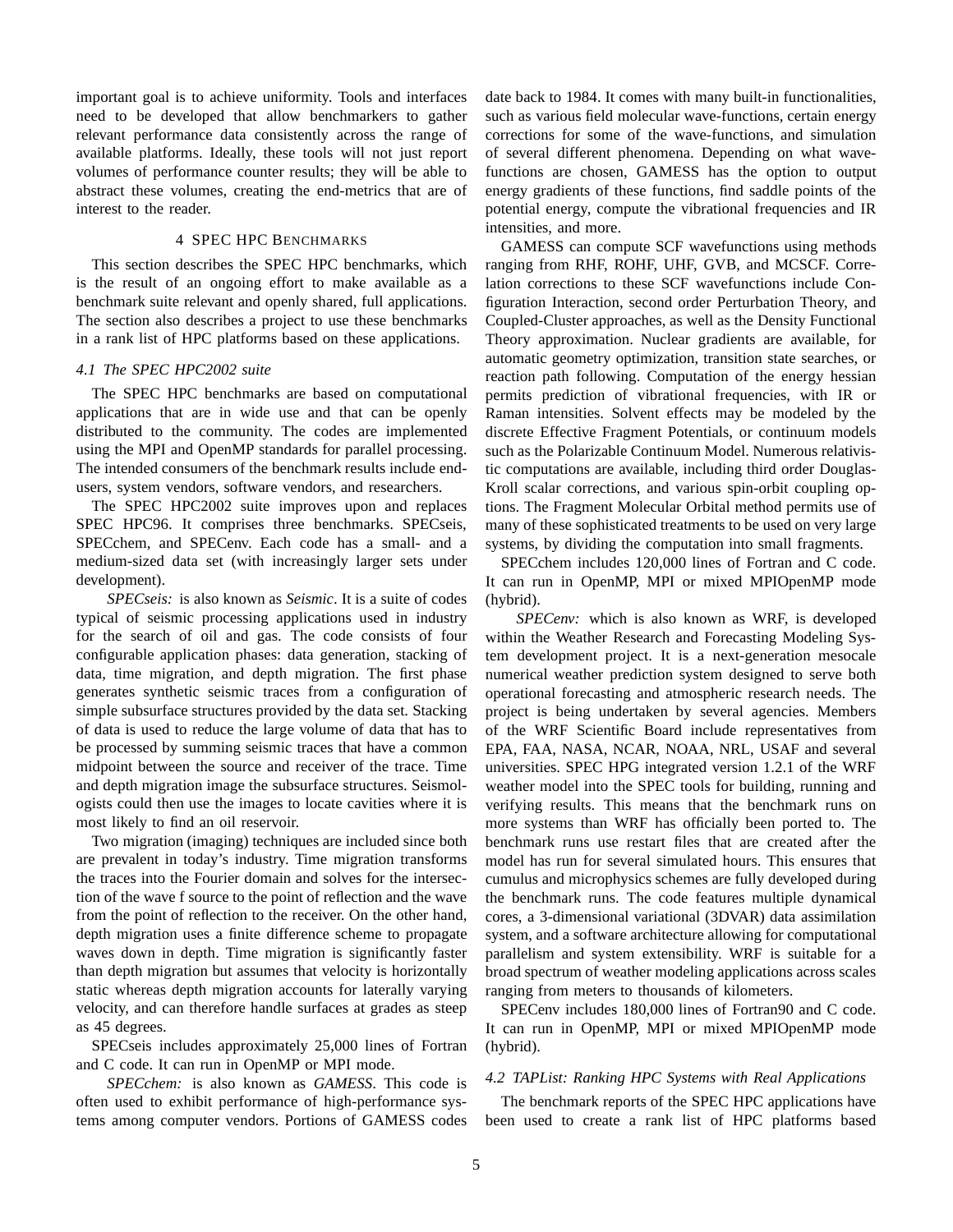

Fig. 1. TAPlist: Rank List of Top Application Performers. In this aggregate view, the SPEC HPC2002 results of three benchmarks are combined into an overall rank. The bars are subdivided into the contributions of each benchmark to the rank.

on realistic applications (www.purdue.edu/TAPlist). Figure 1 shows the list as of January 2006. The TAP list defines an aggregate metric with which the results of the three benchmark applications can be combined into an overall rank. The metric weights the individual application performance results according to their average runtime across the different platforms. The list also allows a single benchmark to be used for ranking.

Using the aggregate metric, the system currently ranking on top is an HP server DL145 G2. The TAP list contains links to the SPEC HPC 2002 reports. The GAMESS (SPECchem) result of the top performer was generated with a 128-processor run and the WRF (SPECenv) result used a 192-processor system. No Seismic (SPECseis) results were submitted for this machine. An interesting observation is that none of the platforms ranking high on kernel-based rank lists, such as the Top 500 Supercomputer Sites (www.top500.org), have reported numbers for SPEC HPC20002. Some of the reasons were discussed in Section 3.

#### 5 PERFORMANCE RESULTS

This section presents performance results of the SPEC HPC2002 benchmarks in terms of the *Relevant Question #1* introduced in Section 1. Where appropriate for comparison, results obtained from kernel benchmarks are shown. For each type of result we discuss the degree to which kernels and real application benchmarks are able to provide answers.

#### *5.1 Overall Performance*

*Absolute execution times:* Table 1 shows overall problem solving times of the SPEC HPC applications. All measurements have been taken using the *medium* datasets. The used machines include an IBM P690 (www.ccs.ornl.gov/Cheetah/Cheetah.html), an SGI Altix (www.ccs.ornl.gov/Ram/Ram.html) and an Intel Xeon cluster (www.itap.purdue.edu/rcac/news/news.cfm?NewsID=178).

The table describes the problems solved by these data sets. The run times for the medium data sets of SPEC HPC2002 on an IBM P690 platform range from approximately 10 minutes (for Seismic) to over an hour (for GAMESS).

*Relative Application Performance:* Figure 2 shows the relative performance of the individual benchmark applications on three machines, an Intel Xeon cluster, an SGI Altix, and an IBM P690 platform. For comparison, the figure also shows the performance of the HPL [17] benchmarks. The measurements were taken up to 64 processors, except for Seismic (up to 32; the 64-processor runs did not validate).

The three applications lead to different rankings of the executing machines. The Altix machine performs the best except for the Seismic benchmark. The Xeon cluster performs best for the Seismic benchmark. The WRF benchmark does not scale beyond 32 processors on the Altix and Xeon cluster systems, but still scales up to 64 processors on the P690 platform. The Seismic benchmark shows poor scaling on Altix and shows slightly better scaling behavior on the other two platforms, up to 16 processors.

In terms of the scaling behavior, shown in Figure 3, the P690 platform performs best on both Seismic and WRF, but worst on GAMESS. The Altix machine is worst on Seismic, whereas the Xeon cluster is worst on WRF. For GAMESS, the Altix machine performs best. Both the Altix and Xeon cluster platforms show superlinear behavior up to 32 processors for GAMESS.

The kernel benchmark results (HPL with N=9900) are most similar to those of WRF.

#### *5.2 Component Performance*

Measurements of system components allow us to gain insight into the behavior of individual machine features. Their relative performance shows the contribution of a feature to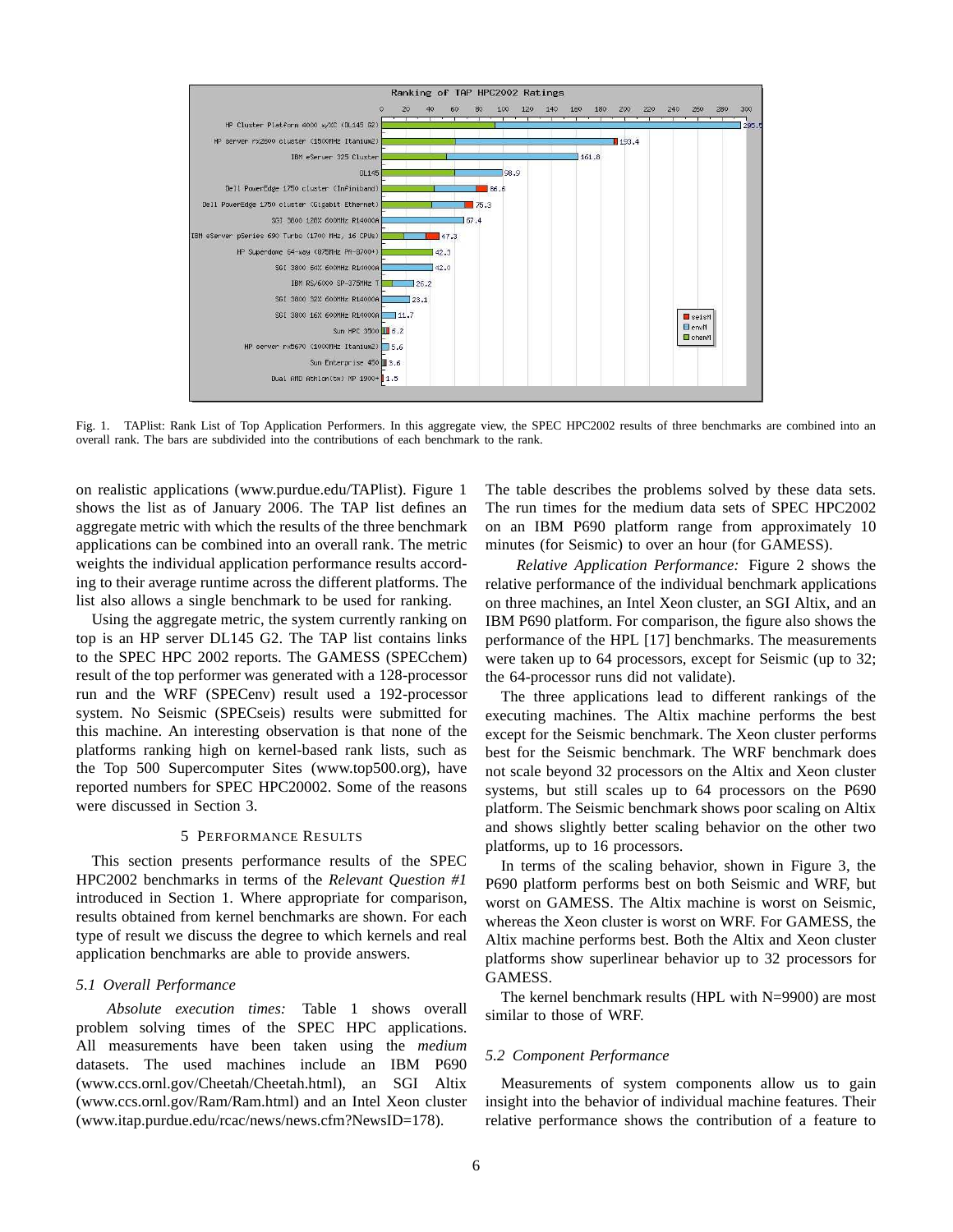TABLE 1. Wallclock execution times and problems solved by the SPEC HPC applications on the IBM P690 platform, using 32 processors.

| Application                  | Execution time | Problem description for <i>medium</i> data set                                                                                                                                                                                                                                                                                                                                              |
|------------------------------|----------------|---------------------------------------------------------------------------------------------------------------------------------------------------------------------------------------------------------------------------------------------------------------------------------------------------------------------------------------------------------------------------------------------|
| <b>SPECseis</b><br>(Seismic) | 625s           | The data set processes seismic traces of $512 \times 48 \times 128 \times 128$ . (samples per<br>trace $\times$ traces per group $\times$ groups per line $\times$ # of lines, where a trace corresponds to a<br>sensor that has a sampling frequency, the sensors are strung out on multiple cables<br>behind a ship.) The total data set size in the Phase 1 of SPECseis is 1.5 GB. It is |
|                              |                | reduced to 70 MB in Phase 2.                                                                                                                                                                                                                                                                                                                                                                |
| <b>SPECchem</b><br>(GAMESS)  | 3849s          | The data set Computes SCF (Self-Consistent Field) wavefunctions (RHF type) for<br><i>thymine</i> (C5H7N3O $-$ 16 atoms), one of the bases found in nucleic acids.                                                                                                                                                                                                                           |
| <b>SPECenv</b><br>(WRF)      | 742s           | The data set simulates the weather over the Continental United States for a 24 hour<br>period starting from Saturday, November 3nd, 2001 at 12:00 A.M. The grid is of<br>size $260x164x35$ with a 22km resolution.                                                                                                                                                                          |

the overall solution of a computational problem. Component performance relative to some upper bound shows us how efficiently the machine feature is exploited, compared to theoretical limits. The following figures show selected measurements of the communication, computation, and I/O components.

Figure 4 shows times taken by the communication operations, on a per-processor basis. For Seismic, the communication is shown separately for the four phases of the execution. For HPL, two different data sets are shown. Communication takes from 5% to 25% of the overall execution time, with Seismic doing the least amount of communication, followed by WRF and then GAMESS. HPL communicates less than the application codes; with increasing data set size, communication reduces significantly. This feature of the kernel benchmark leads to the generally good scaling behavior on very large machines; it contributes to the difference in rank lists of realistic versus kernel benchmarks, mentioned in Section 4.2.

The most apparent feature in all graphs of Figure 4 is the significant communication load imbalance. In Phase 4 of Seismic, communication appears to increase linearly and vary significantly with the processor number. In GAMESS, a single processor communicates 100% of the time. WRF and HPL are the most balanced; however, the difference between the least and most communicating processors is still in the 50% range.

*Parallel I/O in Seismic:* Figure 5 shows disk I/O volume and time for Seismic, on a 32-processor run. (In GAMESS and WRF, I/O is performed on one processor only; HPL has no disk I/O). The graphs show the four phases of Seismic in sequence. The I/O in Phase 1 dominates and the volume of read operations is an order of magnitude less than that of write operations. While these I/O volumes are balanced, the I/O times taken on the 32 processors exhibit significant load imbalance. Also, read and write times are similar, despite the differences in volumes.

*Effective I/O Bandwidth:* Figure 6 shows the overall I/O volume and percent time taken. From that data, the effective bandwidth is computed. For Seismic, the four phases are measured separately. The figures are in logarithmic scale.

The I/O volumes in the six codes (four Seismic phases, WRF, and GAMESS) range form 61 MB to 5545 MB. The fraction of execution time taken by the I/O is small in both GAMESS and WRF, but significant in Seismic. The computed effective I/O bandwidth numbers show significantly less efficient use of I/O in Seismic than in the other two codes.

*Memory Footprints:* Figure 7 shows the memory footprints of the benchmarks, as a function of the number of processors. Again, Seismic is split into its four execution phases. There are two different types of behavior. WRF and Seismic Phase 3 and 4 exhibit the commonly expected behavior: the memory footprint decreases steadily with increasing processor numbers. By contrast, in Seismic Phase 1 and 2 and GAMESS, the memory footprint is independent of the number of processors. This finding is important, as it refutes the common assumption that larger systems will be able to accommodate larger data sets. This assumption is the basis for a benchmark methodology that allows data sets to "scale" and thus reduce communication (as discussed in Figure 4 for HPL), leading to seemingly improved performance numbers on large systems. Our results show that this path to scalability may not be correct.

### *5.3 Discussion of Kernels versus Full Applications*

TABLE 2. Comparison of kernel versus full-application metrics in their ability to answer the *Relevant Questions*. ( $\checkmark$ =good answer; -=limited answer; n/a=no answer)

| Ouestion                                                                                         | Kernels | Ability to answer<br>Full Apps. |
|--------------------------------------------------------------------------------------------------|---------|---------------------------------|
| What time is required to solve important<br>computational problems on todays HPC plat-<br>forms? | n/a     |                                 |
| What is the relative, overall performance of<br>HPC platforms?                                   |         |                                 |
| How do system components perform?                                                                |         |                                 |
| What is the importance of system compo-<br>nents relative to each other?                         | n/a     |                                 |
| What is the importance of system compo-<br>nents relative to upper bounds?                       |         |                                 |
| What are the characteristics of important<br>computational problems?                             |         |                                 |
| What are the characteristics of important<br>future problems?                                    |         |                                 |

Table 2 compares kernel versus full application benchmarks in their ability to answer the *Relevant Questions*. For obvious reasons, kernel benchmarks do not provide answers to the first question; execution times of real problems cannot be inferred from kernel execution times. By contrast, as SPEC HPC2002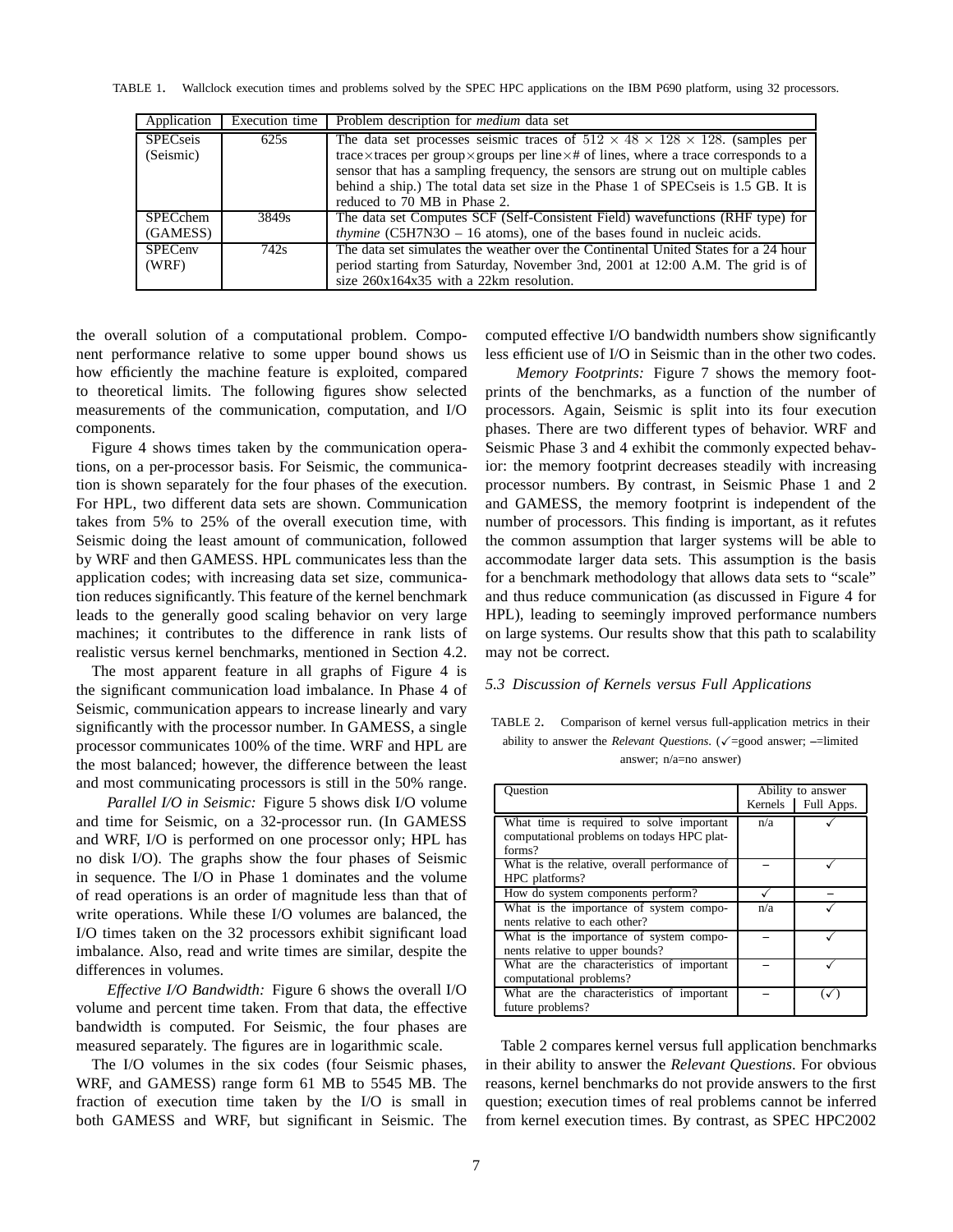



Fig. 2. Execution times of the SPEC HPC applications on three platforms. For comparison, the execution times of the same machines using the HPL kernel benchmarks are shown.

Fig. 3. Scaling behavior of the SPEC HPC applications on three platforms. For comparison, the scaling behavior of the same machines using the HPL kernel benchmarks are shown.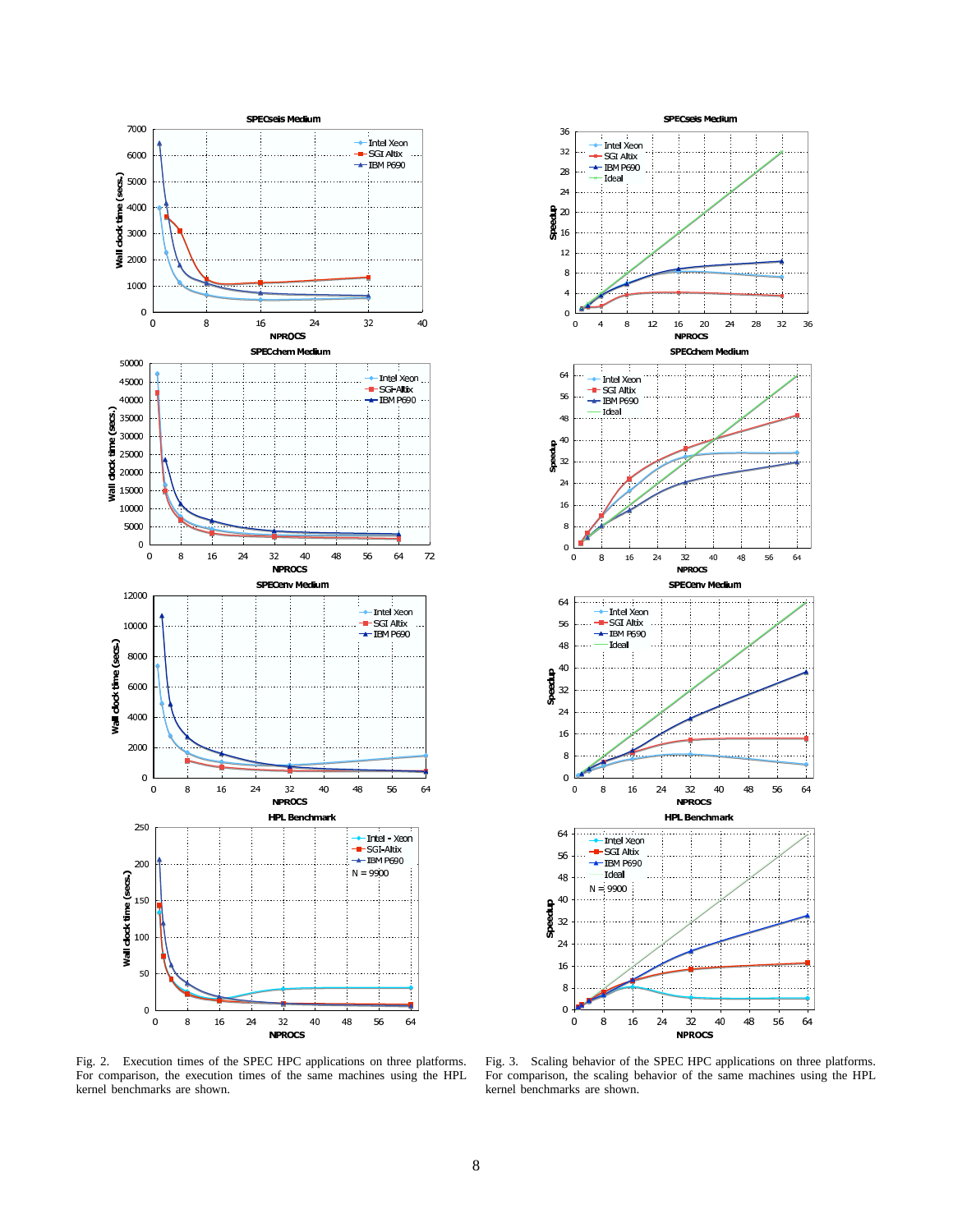

Fig. 4. Communication times of the SPEC HPC 2002 and the HPL benchmark, on 16 processors of an IBM P690 system, as percent of overall execution time.

![](_page_8_Figure_2.jpeg)

Fig. 5. Disk I/O volume and time spent in Seismic, on 32 processors of an Intel Xeon cluster. In both WRF and GAMESS, a single processor performs all I/O.

benchmarks and their data sets represent real applications that are in significant use today, they provide direct answers.

For the question of relative performance, an answer can be given by both types of benchmarks. As Figure 2 has shown, the ranking depends on the application. While the HPL kernel performance behavior has similarities to the WRF application, the behaviors of GAMESS and Seismic are significantly different.

While application benchmarks give us a realistic picture of the absolute and relative performance of system components, kernels give limited answers. The strength of specialized, kernel benchmarks is to measure individual machine features. Obtaining detailed diagnoses requires us to focus on a particular system aspect, for which kernel programs are most adequate. Comparison across machines may also be useful; however, the results do not answer the question of the relative importance of components. For example, combining Figure 4 and 6 would break down an execution into computation, communication and I/O. Obviously, a kernel metric cannot do the same.

Kernel metrics may give an answer to the question of what percentage of peak (cpu power, communication or I/O bandwidth) can be achieved. They are generally useful as idealized bounds under a given code pattern. These result cannot be interpreted to represent the percentage of peak reached by a real application.

Figure 7 gave a good example of answers that differ drastically between real application and kernel benchmarks. Even though the HPL benchmark is often used as a yardstick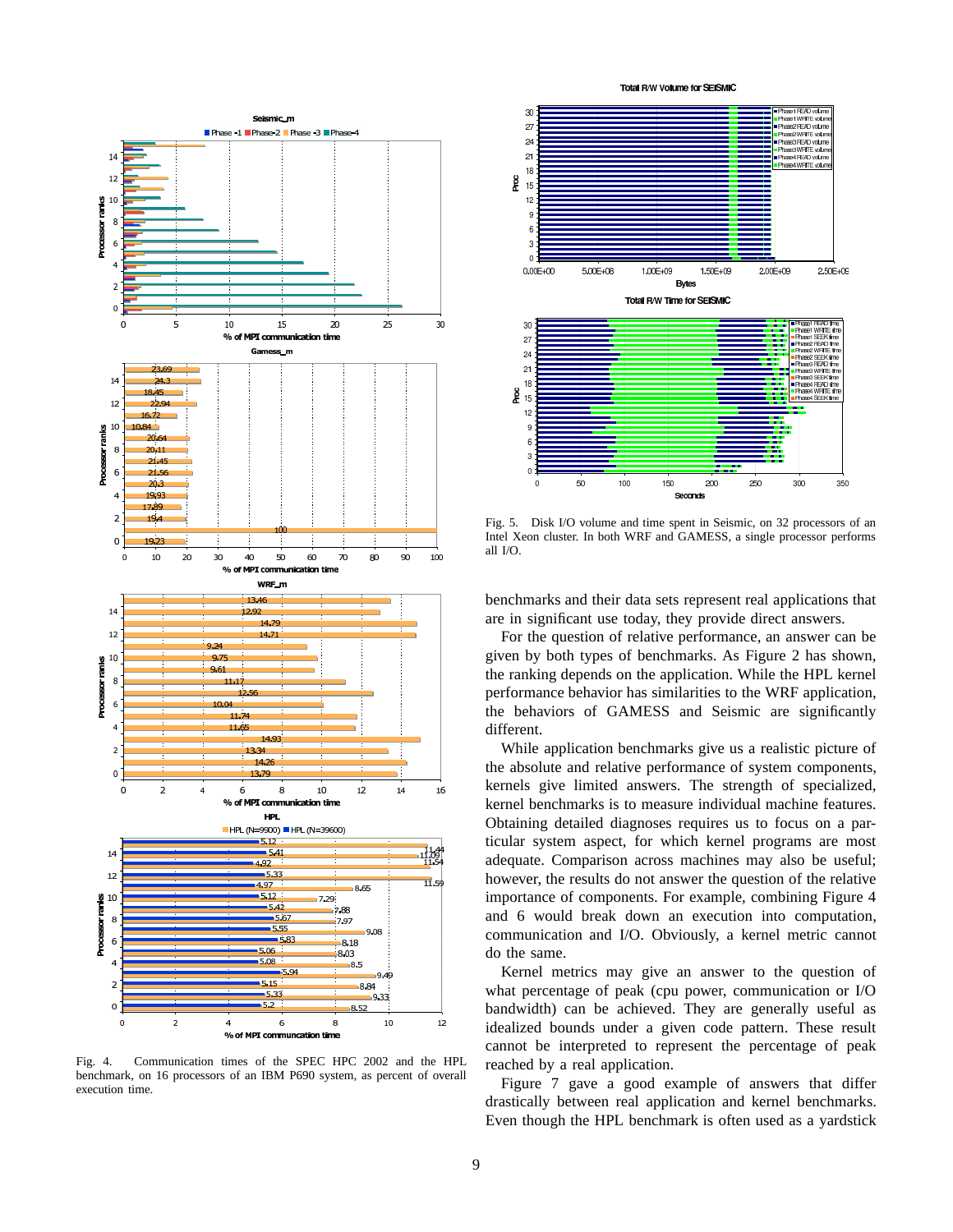![](_page_9_Figure_0.jpeg)

Fig. 6. Overall I/O volume, time, and effective I/O bandwidth used on 32 processors of an Intel Xeon cluster

![](_page_9_Figure_2.jpeg)

Fig. 7. Benchmark memory footprints (total memory size per processor) on an Intel Xeon cluster

for communication-oriented tasks, it does not represent the behavior of half of the measured applications.

Table 2 also lists two issues belonging to Relevant Question #2, which deals with the characteristics of applications. Evidently, this is an area where kernel benchmarks cannot help. How to predict future application behavior is controversial. It has been argued [18] that kernels may be better predictors, as they are more flexible in extrapolating into various dimensions. In Section 2.3 we have argued that such extrapolations are significantly based on assumptions about the important versus less important parts of future applications; measuring today's realistic applications may be the better basis for extrapolations into the future.

### 6 CONCLUSIONS

There is a dire need for basing performance evaluation and benchmarking results on realistic applications. We have discussed challenges in doing so and reviewed the state of the art in this field. The SPEC HPC effort is a unique effort that satisfies the main criteria for real-application benchmarking: relevance and openness. We have presented measurements of the SPEC HPC 2002 codes, giving answers to the *Relevant Questions* that benchmarking aims to answer. We have compared our results with those obtained from kernel benchmarks (HPL). In comparing kernel versus full-application benchmarks we find that kernel benchmarks are the best choices for measuring individual system components. While this is an important aspect of performance evaluation, there is a large range of questions that can only be answered satisfactorily using real-application benchmarks.

#### ACKNOWLEDGMENT

This work was supported, in part, by the National Science Foundation under Grants No. 9974976-EIA, 0103582-EIA, and 0429535-CCF. The machines used in our experiments were made available by Purdue University's Rosen Center for Advanced Computing (RCAC) and the Oak Ridge National Laboratory (ORNL).

#### **REFERENCES**

- [1] Steven Cameron Woo, Moriyoshi Ohara, Evan Torrie, Jaswinder Pal Singh, and Anoop Gupta, "The SPLASH-2 programs: Characterization and methodological considerations," in *Proceedings of the 22nd International Symposium on Computer Architecture*, 1995, pp. 24–36.
- [2] M. Berry, D. Chen, P. Koss, D. Kuck, L. Pointer, S. Lo, Y. Pang, R. Roloff, A. Sameh, E. Clementi, S. Chin, D. Schneider, G. Fox, P. Messina, D. Walker, C. Hsiung, J. Schwarzmeier, K. Lue, S. Orszag, F. Seidl, O. Johnson, G. Swanson, R. Goodrum, and J. Martin, "The Perfect Club Benchmarks: Effective Performance Evaluation of Supercomputers," *International Journal of Supercomputer Applications*, vol. 3, no. 3, pp. 5–40, Fall 1989.
- [3] R. W. Hockney and M. Berry (Editors), "PARKBENCH report: Public international benchmarking for parallel computers," *Scientific Programming*, vol. 3, no. 2, pp. 101–146, 1994.
- [4] David Bailey, Tim Harris, William Saphir, Rob van der Wijngaart, Alex Woo, and Maurice Yarrow, "The nas parallel benchmarks 2.0," Tech. Rep. NAS-95-020, NASA Ames Research Center, dec 95.
- [5] George Cybenko, "Supercomputer Performance Trends and the Perfect Benchmarks," *Supercomputing Review*, pp. 53–60, April 1991.